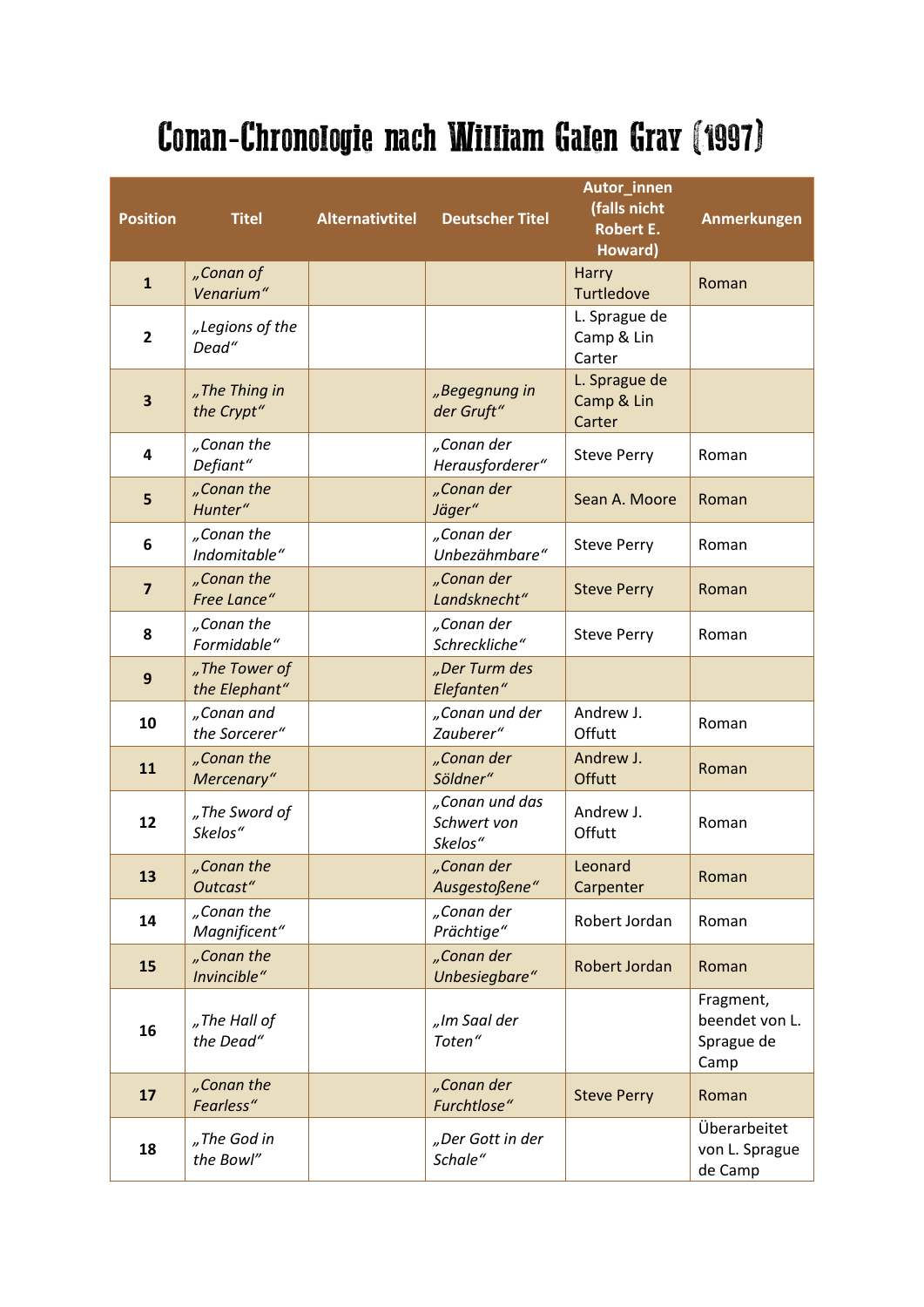| 19 | "Conan the<br>Warlord"              |                                | "Conan der<br>Kriegsherr"                                          | Leonard<br>Carpenter                  | Roman                                                                                                            |
|----|-------------------------------------|--------------------------------|--------------------------------------------------------------------|---------------------------------------|------------------------------------------------------------------------------------------------------------------|
| 20 | "Rogues in the<br>House"            |                                | "Der Rote<br>Priester"                                             |                                       |                                                                                                                  |
| 21 | "Conan the<br>Victorious"           |                                | "Conan der<br>Glorreiche"                                          | Robert Jordan                         | Roman                                                                                                            |
| 22 | "Conan the<br>Unconquered"          |                                | "Conan der<br>Unüberwindliche"                                     | Robert Jordan                         | Roman                                                                                                            |
| 23 | "The Hand of<br>Nergal"             |                                | "Nergals Hand"                                                     |                                       | Fragment,<br>beendet von<br><b>Lin Carter</b>                                                                    |
| 24 | "The City of<br>Skulls"             |                                | "Die Stadt der<br>Schädel"                                         | L. Sprague de<br>Camp & Lin<br>Carter |                                                                                                                  |
| 25 | "Conan the<br>Hero"                 |                                | "Conan der Held"                                                   | Leonard<br>Carpenter                  | Roman                                                                                                            |
| 26 | "The People of<br>the Summit"       |                                |                                                                    | Björn Nyberg                          | Überarbeitet<br>von L. Sprague<br>de Camp                                                                        |
| 27 | "The Curse of<br>the Monolith"      | "Conan and<br>the<br>Cenotaph" | "Der Fluch des<br>Monoliths"                                       | L. Sprague de<br>Camp & Lin<br>Carter |                                                                                                                  |
| 28 | "Conan the<br>Valiant"              |                                | "Conan der<br>Wagemutige"                                          | <b>Roland Green</b>                   | Roman                                                                                                            |
| 29 | "Conan and<br>the Spider<br>God"    |                                | "Conan und der<br>Spinnengott"                                     | L. Sprague de<br>Camp                 | Roman                                                                                                            |
| 30 | "The Blood-<br><b>Stained God"</b>  |                                | "Der<br>blutbefleckte<br>Gott"                                     | L. Sprague de<br>Camp                 | Ehemals "The<br>Curse of the<br>Crimson God",<br>ein Kirby<br>O'Donnell-<br>Abenteuer von<br>Robert E.<br>Howard |
| 31 | "Conan the<br>Valorous"             |                                | "Conan der<br>Tapfere"                                             | <b>John Maddox</b><br><b>Roberts</b>  | Roman                                                                                                            |
| 32 | "The Frost-<br>Giant's<br>Daughter" | "The Gods of<br>the North"     | "Ymirs Tochter"<br><b>ODER</b><br>"Die Tochter des<br>Frostriesen" |                                       | Überarbeitet<br>von L. Sprague<br>de Camp                                                                        |
| 33 | "The Lair of the<br>Ice Worm"       |                                | "Die Eisraupe"                                                     | L. Sprague de<br>Camp & Lin<br>Carter |                                                                                                                  |
| 34 | "Conan the<br>Relentless"           |                                | "Conan der<br>Gnadenlose"                                          | <b>Roland Green</b>                   | Roman                                                                                                            |
| 35 | "Conan the<br>Savage"               |                                |                                                                    | Leonard<br>Carpenter                  | Roman                                                                                                            |
| 36 | "Conan the<br>Defender"             |                                | "Conan der<br>Verteidiger"                                         | Robert Jordan                         | Roman                                                                                                            |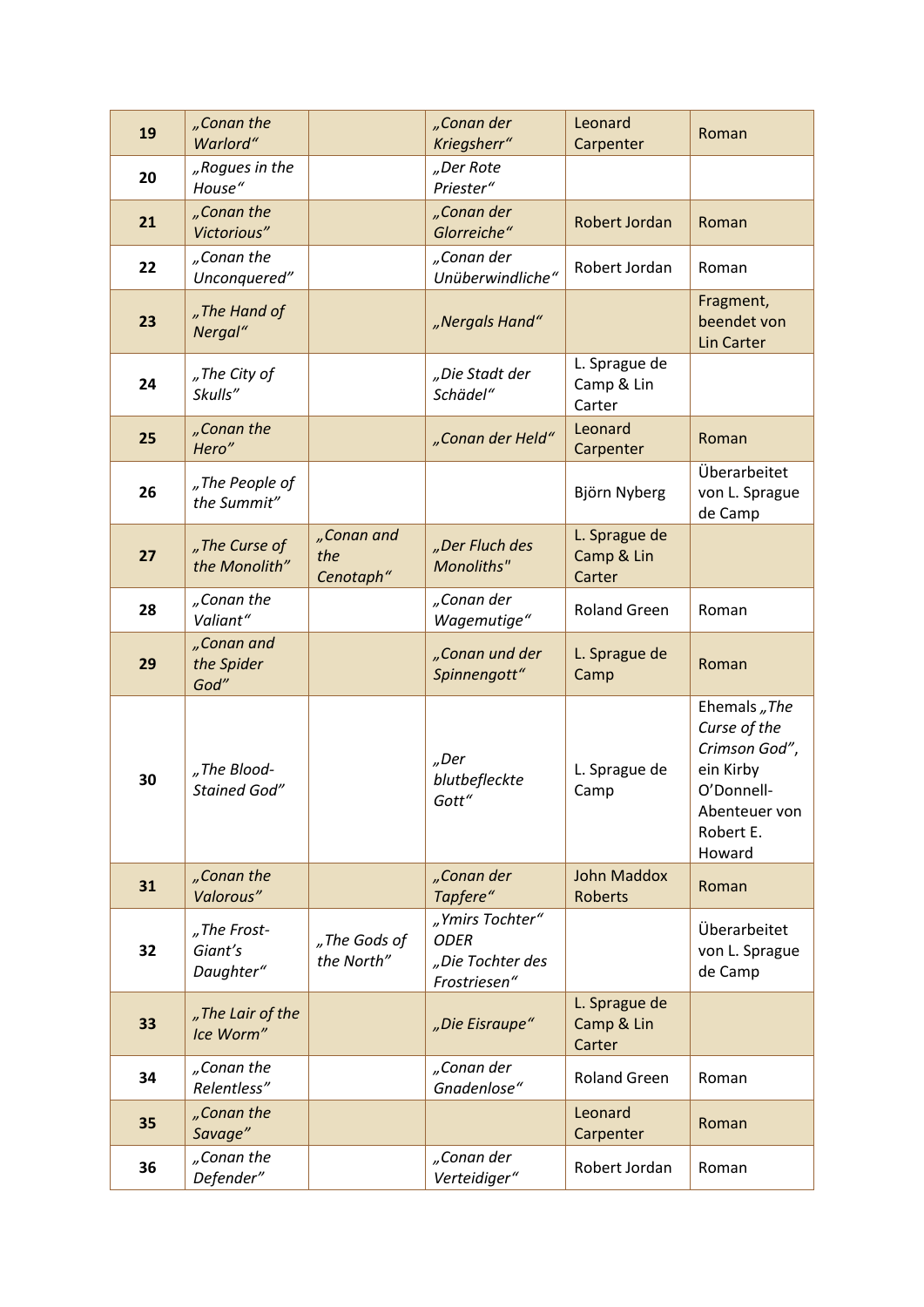| 37 | "Conan the<br>Triumphant"                       |                                | "Conan der<br>Siegreiche"               | Robert Jordan                         | Roman                                                                       |
|----|-------------------------------------------------|--------------------------------|-----------------------------------------|---------------------------------------|-----------------------------------------------------------------------------|
| 38 | "Conan the<br>Guardian"                         |                                | "Conan der<br>Beschützer"               | <b>Roland Green</b>                   | Roman                                                                       |
| 39 | "Queen of the<br><b>Black Coast",</b><br>Part 1 |                                | "Die Königin der<br>Schwarzen Küste"    |                                       |                                                                             |
| 40 | "Conan the<br>Rebel"                            |                                | "Conan der<br>Rebell"                   | Poul Anderson                         | Roman,<br>zwischen<br>Kapitel 1 & 2<br>von "Queen of<br>the Black<br>Coast" |
| 41 | "Queen of the<br><b>Black Coast",</b><br>Part 2 |                                | "Die Königin der<br>Schwarzen Küste"    |                                       |                                                                             |
| 42 | "Conan at the<br>Demon's Gate"                  | "Conan at the<br>Devil's Gate" | "Conan am<br>Dämonentor"                | <b>Roland Green</b>                   | Roman                                                                       |
| 43 | "The Vale of<br>Lost Women"                     |                                | "Das Tal der<br>verlorenen<br>Frauen"   |                                       |                                                                             |
| 44 | "The Castle of<br>Terror"                       |                                | "Die Ruine des<br>Schreckens"           | L. Sprague de<br>Camp & Lin<br>Carter |                                                                             |
| 45 | "The Snout in<br>the Dark"                      |                                | "Dämon aus der<br>Nacht"                |                                       | Fragment,<br>beendet von L.<br>Sprague de<br>Camp & Lin<br>Carter           |
| 46 | "Conan the<br>Gladiator"                        |                                | "Conan der<br>Gladiator"                | Leonard<br>Carpenter                  | Roman                                                                       |
| 47 | "Conan and<br>the Emerald<br>Lotus"             |                                | "Conan und der<br>Smaragd-Lotus"        | John C.<br><b>Hocking</b>             | Roman                                                                       |
| 48 | "Hawks over<br>Shem"                            |                                | "Der wahnsinnige<br>König"              | L. Sprague de<br>Camp                 | Ehemals<br>"Hawks over<br>Egypt" von<br>Robert E.<br>Howard                 |
| 49 | "Black<br>Colossus"                             |                                | "Natohk, der<br>Zauberer"               |                                       |                                                                             |
| 50 | "Shadows in<br>the Dark"                        |                                |                                         | L. Sprague de<br>Camp & Lin<br>Carter |                                                                             |
| 51 | "The Road of<br>Kings"                          |                                | "Conan und die<br>Straße der<br>Könige" | <b>Karl Edward</b><br>Wagner          | Roman                                                                       |
| 52 | "Conan the<br>Renegade"                         |                                | "Conan der<br>Renegat"                  | Leonard<br>Carpenter                  | Roman                                                                       |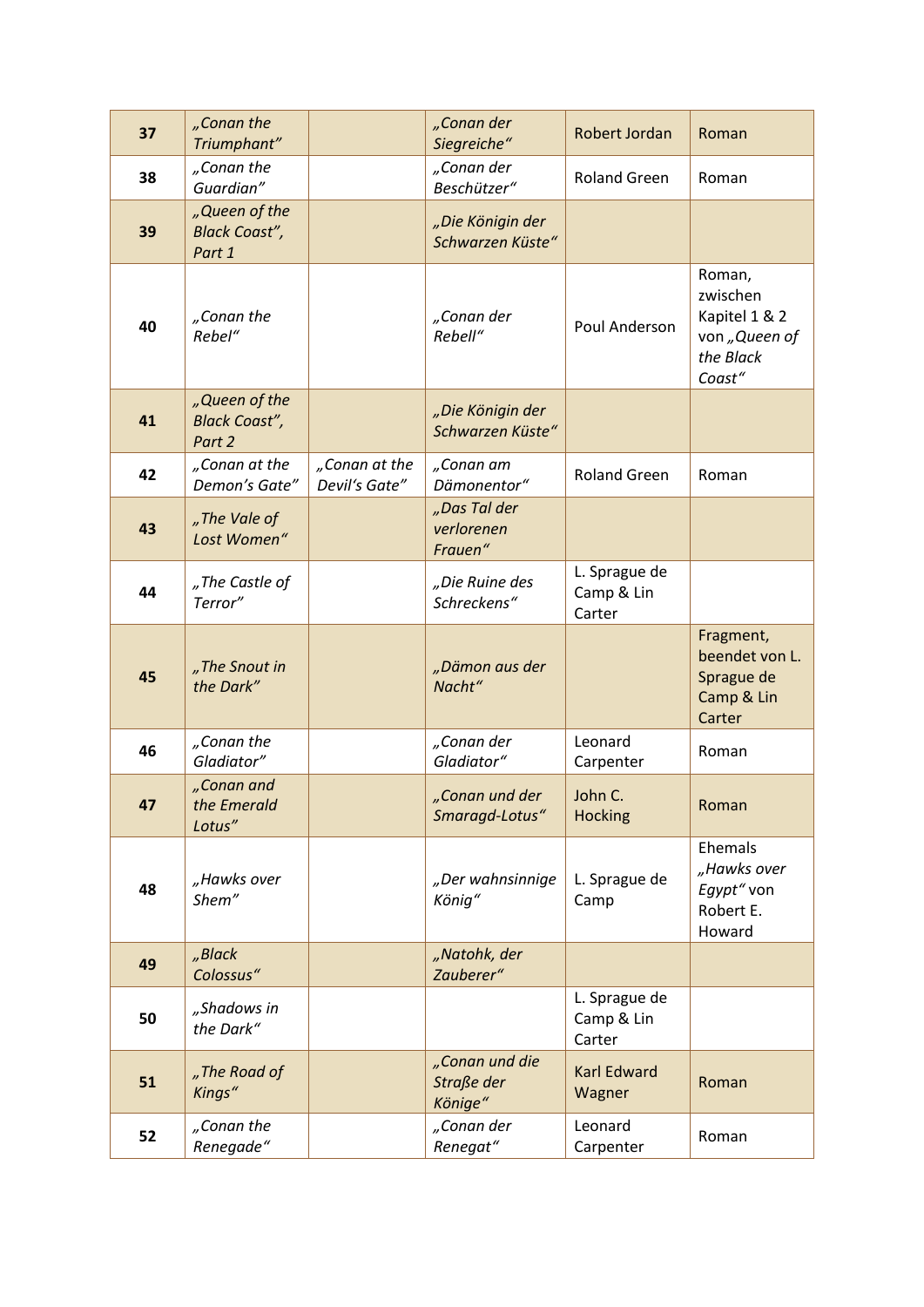| 53 | "Shadows in<br>the Moonlight"                     | $n$ Iron<br>Shadows in<br>the Moon"       | "Schatten im<br>Mondlicht"               |                                                |                                                                                                    |
|----|---------------------------------------------------|-------------------------------------------|------------------------------------------|------------------------------------------------|----------------------------------------------------------------------------------------------------|
| 54 | "Conan of the<br>Red<br>Brotherhood"              |                                           |                                          | Leonard<br>Carpenter                           | Roman                                                                                              |
| 55 | "Conan,<br>Scourge of the<br><b>Bloody Coast"</b> |                                           |                                          | Leonard<br>Carpenter                           | Roman                                                                                              |
| 56 | "Conan the<br>Champion"                           |                                           | "Conan der<br>Champion"                  | John Maddox<br>Roberts                         | Roman                                                                                              |
| 57 | "The Road of<br>the Eagles"                       |                                           | "Die Straße der<br>Adler"                | L. Sprague de<br>Camp                          |                                                                                                    |
| 58 | "A Witch Shall<br>Be Born"                        |                                           | "Salome, die<br>Hexe"                    |                                                |                                                                                                    |
| 59 | "Black Tears"                                     |                                           | "Das Schwarze<br>Auge"                   | L. Sprague de<br>Camp & Lin<br>Carter          |                                                                                                    |
| 60 | "Conan and<br>the<br>Manhunters"                  |                                           |                                          | John Maddox<br>Roberts                         | Roman                                                                                              |
| 61 | "Shadows in<br>Zamboula"                          | "The Man<br><b>Eaters of</b><br>Zamboula" | "Die<br>Menschenfresser<br>von Zamboula" |                                                |                                                                                                    |
| 62 | "Conan the<br>Raider"                             |                                           | "Conan der<br>Angreifer"                 | Leonard<br>Carpenter                           | Roman                                                                                              |
| 63 | "The Star of<br>Khorala"                          |                                           |                                          | L. Sprague de<br>Camp & Björn<br><b>Nyberg</b> |                                                                                                    |
| 64 | "Conan and<br>the Death Lord<br>of Thanza"        |                                           |                                          | <b>Roland Green</b>                            | Roman                                                                                              |
| 65 | "Conan and<br>the Amazon"                         |                                           | "Conan und die<br>Amazone"               | <b>John Maddox</b><br><b>Roberts</b>           | Roman                                                                                              |
| 66 | "The Devil in<br>Iron"                            |                                           | "Der Eiserne<br>Teufel"                  |                                                |                                                                                                    |
| 67 | "The Flame<br>Knife"                              |                                           | "Der<br>Flammendolch"                    | L. Sprague de<br>Camp                          | <b>Ehemals</b><br>"Three-Bladed<br>Doom", ein El<br>Borak-<br>Abenteuer von<br>Robert E.<br>Howard |
| 68 | "Conan and<br>the Shaman's<br>Curse"              |                                           |                                          | Sean A. Moore                                  | Roman                                                                                              |
| 69 | "The People of<br>the Black<br>Circle"            |                                           | "Der Schwarze<br>Kreis"                  |                                                |                                                                                                    |
| 70 | "Conan the<br>Marauder"                           |                                           | "Conan der<br>Marodeur"                  | John Maddox<br>Roberts                         | Roman                                                                                              |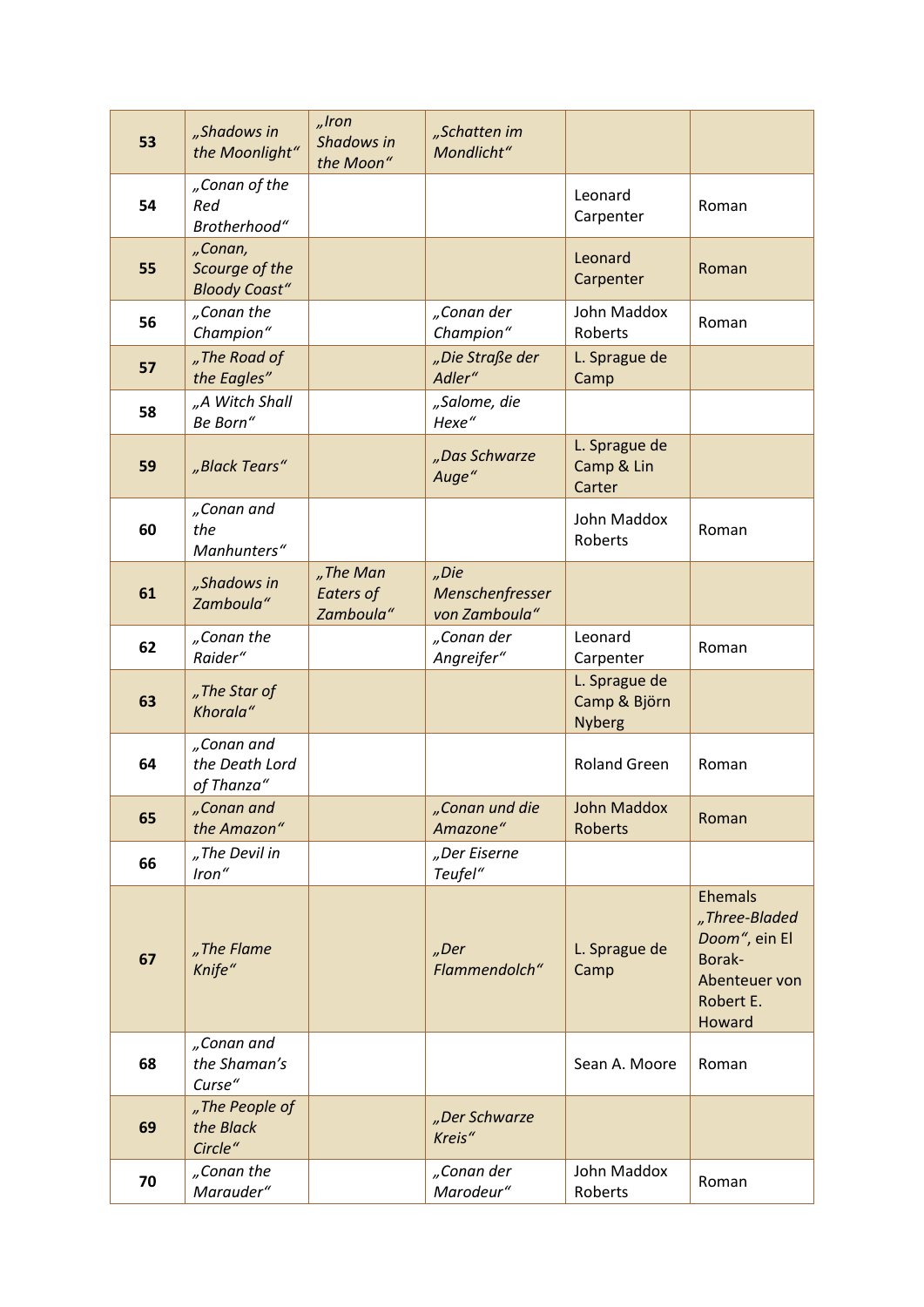| 71 | "Conan and<br>the Mists of<br>Doom"        |                                                                             |                                                               | <b>Roland Green</b>                   | Roman                                                                             |
|----|--------------------------------------------|-----------------------------------------------------------------------------|---------------------------------------------------------------|---------------------------------------|-----------------------------------------------------------------------------------|
| 72 | "The Slithering<br>Shadow"                 | "Xuthal of the<br>Dusk"                                                     | "Der wandelnde<br>Schatten"                                   |                                       |                                                                                   |
| 73 | "Drums of<br>Tombalku"                     |                                                                             | "Die Trommeln<br>von Tombalku"                                |                                       | Fragment,<br>beendet von L.<br>Sprague de<br>Camp                                 |
| 74 | "The Gem in<br>the Tower"                  |                                                                             |                                                               | L. Sprague de<br>Camp & Lin<br>Carter |                                                                                   |
| 75 | "Conan and<br>the Grim Grey<br>God"        |                                                                             |                                                               | Sean A. Moore                         | Roman                                                                             |
| 76 | "The Pool of<br>the Black One"             |                                                                             | "Der Teich der<br>Riesen"                                     |                                       |                                                                                   |
| 77 | "Conan the<br>Buccaneer"                   |                                                                             | "Conan der<br>Bukanier"                                       | L. Sprague de<br>Camp & Lin<br>Carter | Roman                                                                             |
| 78 | "Red Nails"                                |                                                                             | "Aus den<br>Katakomben"                                       |                                       |                                                                                   |
| 79 | "Conan and<br>the Gods of the<br>Mountain" |                                                                             |                                                               | <b>Roland Green</b>                   | Roman                                                                             |
| 80 | "The Servants<br>of Bit Yakin"             | "The Jewels of<br>Gwahlur"<br>ODER <sub>"</sub> The<br>Teeth of<br>Gwahlur" | "Die Diener von<br>Bît-Yakin"                                 |                                       |                                                                                   |
| 81 | "The Ivory<br>Goddess"                     |                                                                             |                                                               | L. Sprague de<br>Camp & Lin<br>Carter |                                                                                   |
| 82 | "Conan and<br>the Treasure of<br>Python"   |                                                                             |                                                               | John Maddox<br>Roberts                | Roman                                                                             |
| 83 | "Conan, Lord<br>of the Black<br>River"     |                                                                             |                                                               | Leonard<br>Carpenter                  | Roman                                                                             |
| 84 | "Conan the<br>Rogue"                       |                                                                             | "Conan das<br>Schlitzohr"                                     | John Maddox<br>Roberts                | Roman                                                                             |
| 85 | "Beyond the<br><b>Black River"</b>         |                                                                             | "Jenseits des<br>Schwarzen<br>Flusses"                        |                                       |                                                                                   |
| 86 | "Moon of<br>Blood"                         |                                                                             |                                                               | L. Sprague de<br>Camp & Lin<br>Carter |                                                                                   |
| 87 | "The Black<br>Stranger"                    | "The Treasure<br>of Tranicos"                                               | "Der Schwarze<br>Fremde" ODER<br>"Der Schatz des<br>Tranicos" |                                       | Von Robert E.<br>Howard in<br><b>Black Vulmea-</b><br>Abenteuer<br>"Swords of the |